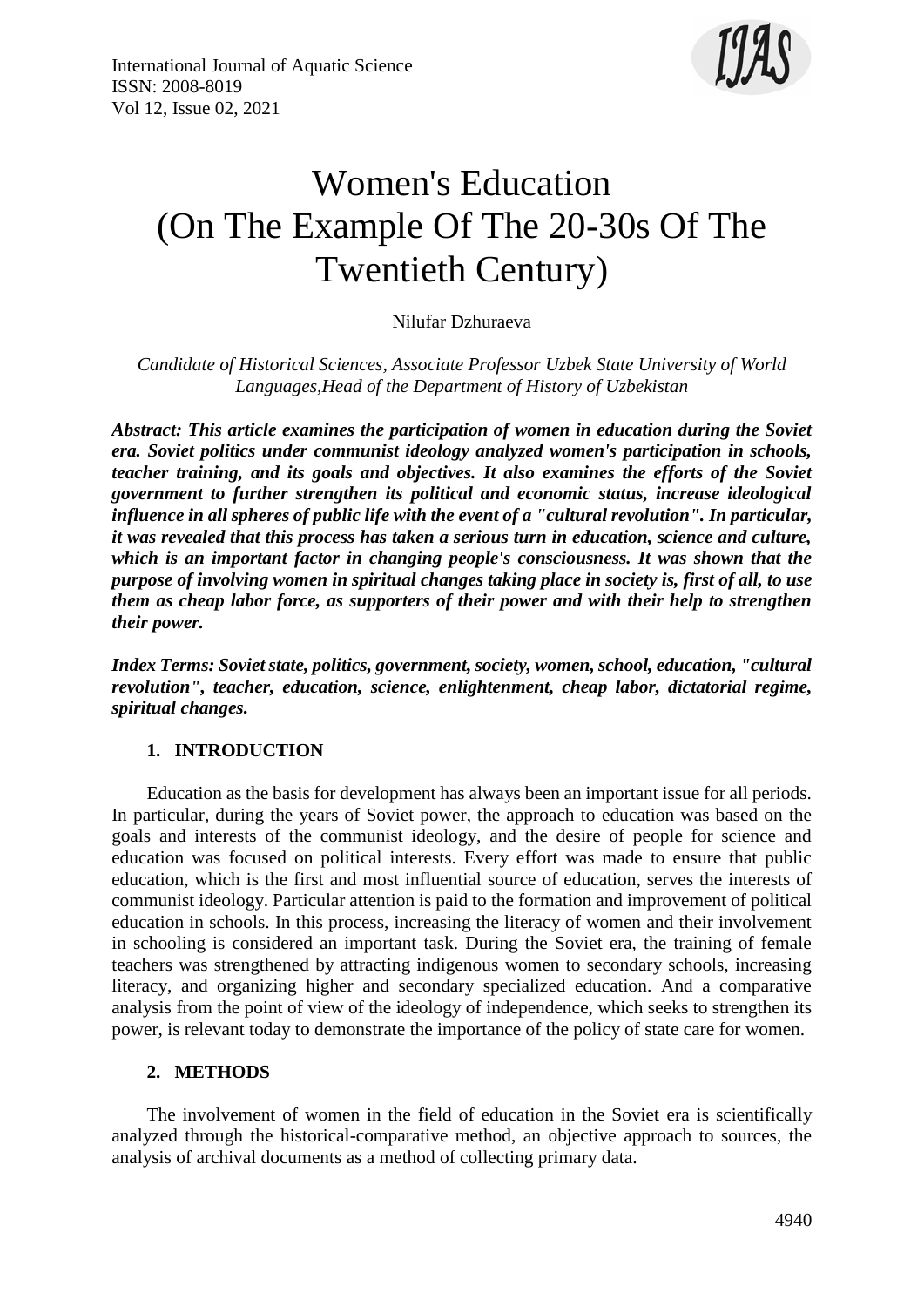

## **3. RESEARCH RESULTS**

It is known that in the "Soviet East" the movement for the "liberation" of women was inextricably linked with their involvement in the economy, culture and social and political life. Therefore, attention was paid to the scientific study of the historical basis of the position of women, the ideology of the local population, ways of changing it, the importance of female labor in industry and agriculture. To this end, on February 24, 1927, the Central Asian Bureau of the Central Committee of the All-Union Communist Party (Bolsheviks), at a meeting of the leaders, adopted a resolution "On the scientific substantiation of the struggle against the old way of life of indigenous peoples." women's departments [1]. On March 14, 1927, the Central Asian Bureau decided to conduct a scientific study of the problems of women's "freedom". Due to the lack of qualified personnel, not only historians and economists were involved in the scientific study of this issue, but also local historians and writers. As a result, a press office of 25 people was created under the Provincial Women's Affairs Directorate. The purpose of the department was to send talented specialists to study the situation of women.

In 1930, at the Central Asian Association of Marxist-Leninist Scientific Institutions, a commission of 16 members was created to study the economic, legal status and way of life of Central Asian women [1, p.13]. The members of the commission had to develop forms and methods of organizing work between them, the position of women, which arose as a result of the restoration of the national economy, in connection with the changing socio-economic situation. Research centers in Moscow also paid special attention to the study of the women's movement in the Soviet East. One of them was the Communist Academy, created in 1928 as a sector dealing with the theory and practice of the international women's movement [1, p.14]. The problem of the women's movement was at the center of attention of the All-Union Scientific Society of Orientalists. In any case, these organizations had to develop plans for the use of women as physical strength, their contribution to economic development. Thus, a whole "complex" of "scientific" studies of the problem of women in the East emerged.

In the second half of the 1920s and 1930s, the Soviet government sought to further strengthen its political and economic positions, increasing its ideological influence with the event of the "cultural revolution" in all spheres of public life. In particular, this process has seriously influenced education, science and culture, which is an important factor in changing the consciousness of people. The authoritarian regime directed the people's desire for science and education towards political interests through the "cultural revolution" by administrativecommand methods. The Bolsheviks did everything possible to put the education of the people, which was the first and most influential center of education, on the path of ideology from the very beginning. Particular attention was paid to the creation and improvement of political education in schools.

In particular, the Soviet government since the beginning of the 1920s insisted on the "freedom" of women, their "active" participation in the socio-economic processes taking place in society, their involvement in the public education system and the training of women. Uzbek women teachers realized that he could achieve his goal. That is, the Soviets were well aware that it was these teachers who could play an important role in teaching young people who continued to live in schools, which were the main and most influential centers of education, to be benevolent and obedient supporters of the Soviet Union. government. This is why the Communist Party used Uzbek women as a pivotal force to consolidate its dictatorship, focusing primarily on the literacy rate of Uzbek women and treating the eradication of illiteracy as a women's issue. This is due to the fact that in the first half of the 1920s, the literacy rate of Uzbek women was set at 0.5%.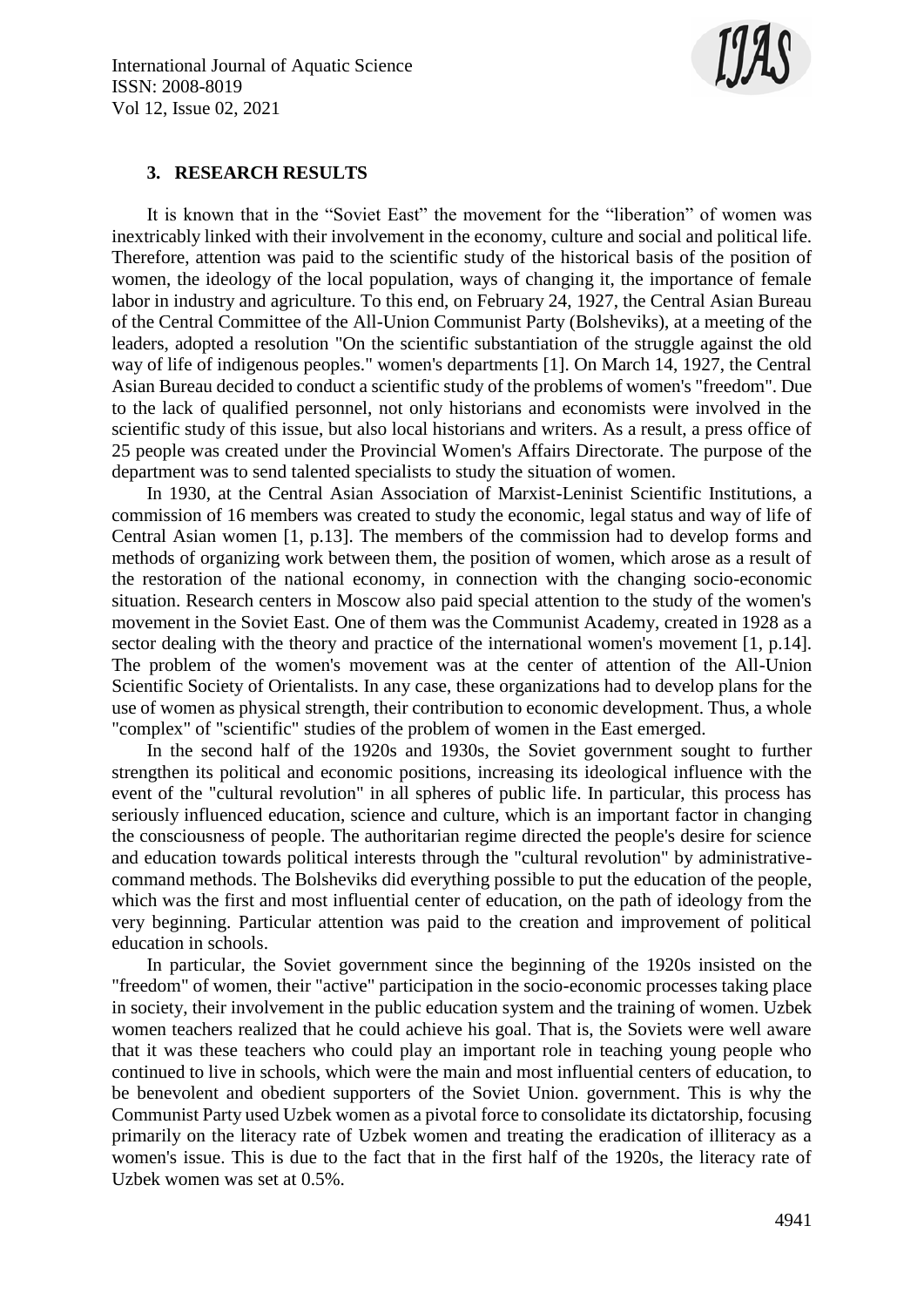

But history has shown that Uzbek women have long sought education and culture. Therefore, this figure is far from the truth, and even those who did not know the Russian alphabet fell into the ranks of the illiterate, although they knew the Arabic spelling during the census. The aim was to eradicate the existing old national intelligentsia by forming a new intelligentsia. Since the Soviets, from a class point of view, viewed "a cadre of poor and disadvantaged women as the backbone of the young Soviet government," the old intelligentsia could not be brought closer to Soviet rule because they were "foreign elements". This approach to the issue shows that the Communist Party is consonant with the political essence of the 1920s and 1930s. Therefore, the increase in the level of literacy was accompanied by the strengthening of the bureaucratic management system, the establishment of strict ideological control.

The goals and interests of the "socialist construction" founded by the Soviet government demanded in a short time the eradication of illiteracy. Therefore, according to the resolution of the Council of the Republic of Turkestan "Teach literate, illiterate!" began to train women under the slogan "Women's Literacy".

In December 1920, the Provincial Extraordinary Commission for the Elimination of Illiteracy was established in Turkestan. At the local level, "district literacy commissions" were established, which worked in conjunction with the "district political education department". In 1923, the Society for the Elimination of Illiteracy was created. However, as a result of efforts to strengthen the material and economic base of the dictatorial regime, which began in the second half of the 1920s, administrative-command methods were strengthened, and the desire to achieve results and agitation intensified. After that, in accordance with the decisions of the First Congress of the Communist Party of Uzbekistan (b) in February 1925 and the Second Congress of the Communist Party of Uzbekistan (b) in November of this year, campaign work began within the framework of the campaign. "Two weeks". The participants in this campaign held general meetings among employees of enterprises and organizations and called for "Everyone to fight illiteracy!" mass rallies were held under the slogan. At the end of the rally, new candidates for literacy schools were registered, and films and plays promoting the "advantages of socialism" were shown. The proceeds from them were transferred to the Society for the Elimination of Illiteracy. As a result of the political maneuvers of the Soviet government and the desire for quantitative indicators, illiteracy was eliminated in schools, and the number of students in them increased.

If in the 1923-1924 academic year in Uzbekistan there were 23 schools for illiterates with 500 women, then in the 1925-1926 academic year, 2,700 women studied in 82 schools for the illiterate, 800 of whom were indigenous; In the 1923-1924 academic year, 1,344 female students were educated in 30 social schools for girls, and in the 1925-1926 academic year, 9,454 girls were educated in 96 social schools. But due to the socio-political situation and ideological tensions of the time, women first attended literacy schools for 3-4 days and then did not attend. Therefore, to ensure their attendance at school, incentives and gifts were organized. In the 1928-1929 academic year, 689 women were enrolled in literacy schools in the Andijan region, which is 106 women less than in the previous academic year. 945 men and 7 women graduated from the illiteracy school in Shakhrikhan district, 518 men and 4 women from Markhamat district, 711 men and 5 women from Izbaskan district. 5452 men and 584 women studied in literacy schools in Fergana region.

The number of schools graduating with illiteracy prevails, mainly in cities. For example, out of 203 schools in the Bukhara region, only 11 were created in rural areas. The Soviets' plan to end illiteracy among women in 1928-1929 did not materialize. In particular, only 2 out of 4 schools of illiteracy, which were supposed to operate in 1929, operated at a silk processing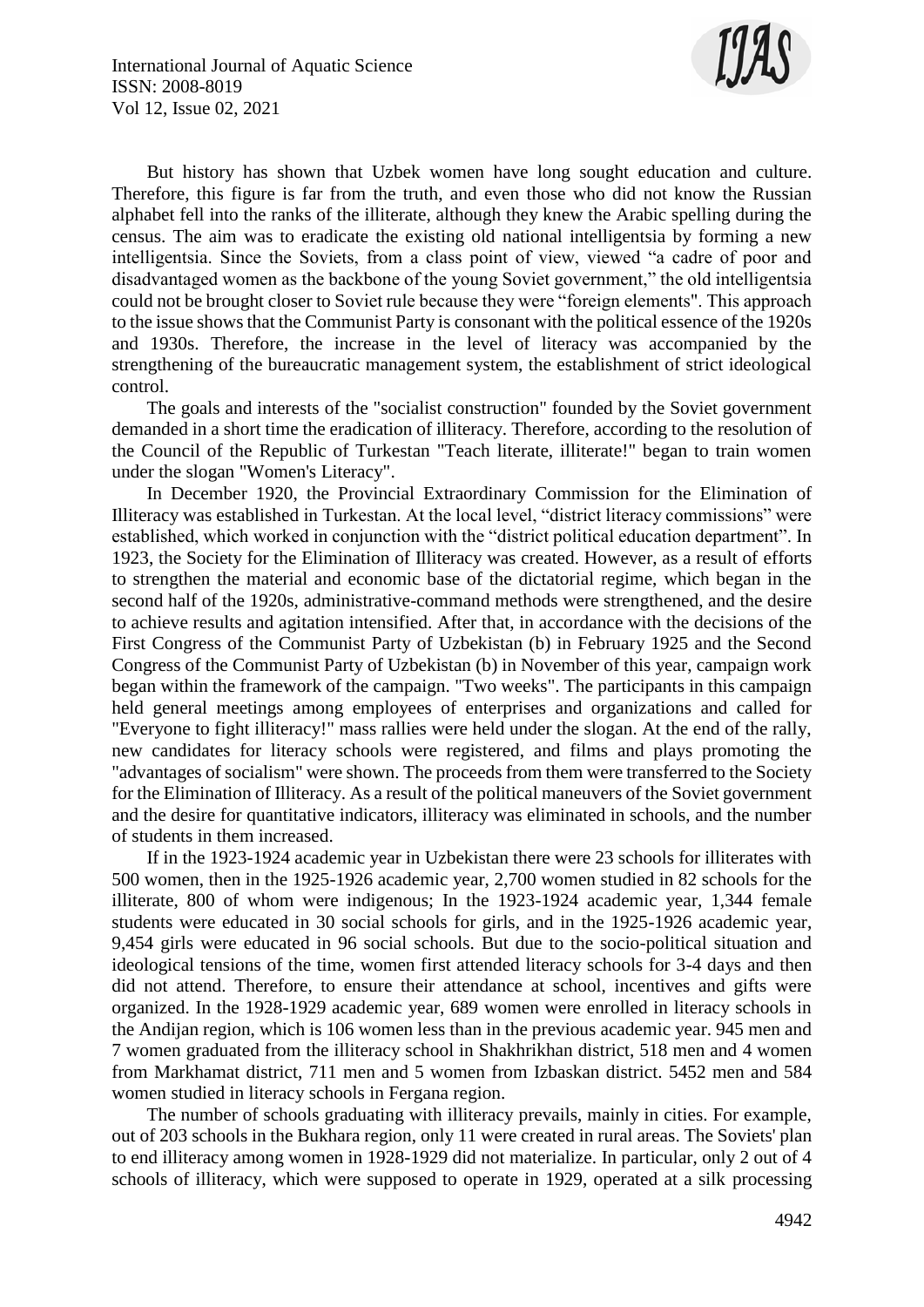

factory in Fergana. The conditions in the schools were unfavorable, i. E. there were 6 desks that could accommodate only 35 students, and due to the mixing of groups, the female workers participated in the study with difficulty and reluctance. At the Margilan plant, 4 women's schools were created, which practically did not exist. Since the schools were located 6 km from the factory, the end of work and the beginning of the lesson did not coincide.

Therefore, in March 1925, the Central Asian Bureau of the RCP (b) adopted a special resolution, which stated that "the illiteracy of women is a serious obstacle to the economic and cultural development of the republic. This is also the responsibility of the educational body of the RCP ". republic. Indeed, the dictatorial regime was interested in female labor to fulfill its five-year plan to "build socialism," and economic development required skilled, educated women to produce cheap labor. To this end, a new resolution on the Society for the Eradication of Illiteracy was adopted in May 1925, emphasizing the need to focus on the countryside. Also on the agenda was the issue of social and political education of students in order to promote the "advantages of socialism" and achieve the interests of the "new society".

Women who attended schools to end illiteracy enjoyed special privileges in their early years. They were released 2 hours before work with full pay, medical consultations, kindergartens mainly served women who attended these schools. They were also provided with textbooks and manuals free of charge. Despite all the measures taken, there were cases when local women dropped out of school. In 1927, the literacy rate for indigenous women in urban areas was 3.6% and in rural areas 1%. Therefore, as a result of the Attack movement, more attention was paid to this process, and in the 1926-1927 academic year the number of schools for illiterates reached 155, in which 4,605 women studied. However, the dropout rate of women from school continued, reaching 30% by the end of the 1929-1930 school year and 50-60% in some areas. After that, the October 1930 plenum of the Central Committee of the Communist Party of Uzbekistan decided to expand the network of women's schools and spend a month to end women's illiteracy. During the years of the "Attack" movement, 9-month teacher training courses for schools began to be massively organized with the aim of eradicating illiteracy. In particular, T. Topildieva, A. Olakhonova, Kh. Gafurova, T. Goziboeva, T. Kamilova, T. Jalilova were among the first school teachers to eradicate illiteracy. However, schools did not have enough teachers to end illiteracy. For example, in the women's club school in Kokand, there were 114 students per teacher. While the shortage of teachers in schools after graduation from illiteracy was a problem, both old and new, teachers in Jadid schools were not used. Instead, they were treated as "class enemies".

To solve the problem of the shortage of teachers for Soviet illiteracy schools, in April 1919, a one-year course was organized in Tashkent for female teachers of local ethnicities. On October 25 this year, the Turkestan Women's Pedagogical School was opened. In 1922, the school was renamed the House of Education. In 1923, 72 people graduated from higher education. These are the first female teachers - M. Sobirkorieva, Kh. Todzhieva, R. Khodzhaeva, Kh. Ziyamukhamedova and others. At the same time, among the first teachers were Atin-Bibi, devoted to the cause of public education. Oyshakhan Kori-Niyazova and Mukarram Kadyrova in Kokand launched an initiative to eradicate illiteracy.

In the early 1920s, popular otinoi schools served as primary education for indigenous women in their literacy and cultural development. In particular, at the end of the 19th beginning of the 20th centuries, the schools of the Otins, such as B. Dzhalilov, M. Obidov, S. Ragimov, were very popular, they were respected by both schoolchildren and teachers. In Tashkent they were called otinoi or otinbibi, in Bukhara bibikhalifa or bibiotin, in Khiva eltibibi and so on. However, as a result of a new wave of repression against the clergy in 1929, the role of the Athenian schools changed and turned into a religious practice. Because of their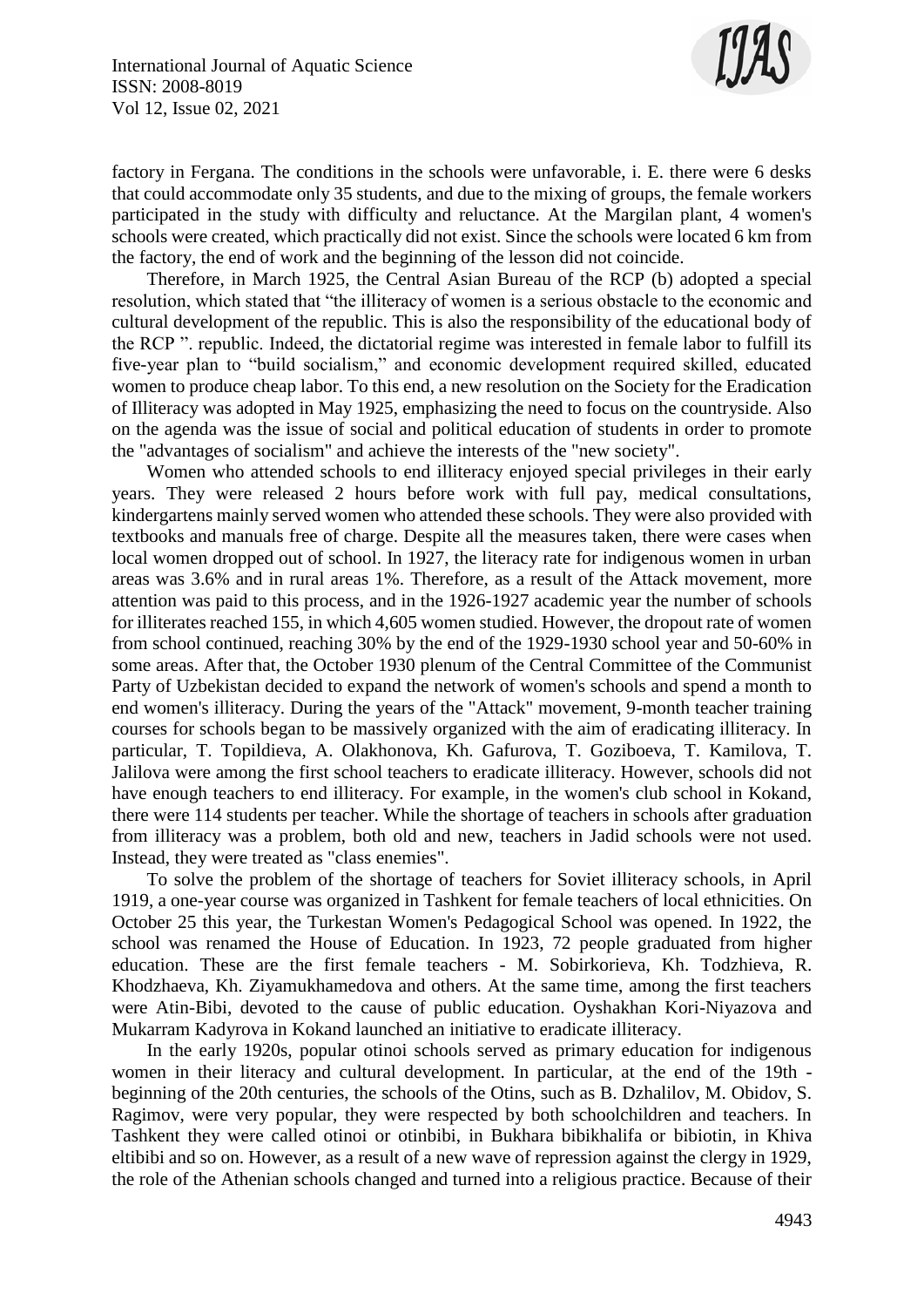

traditional lifestyles, indigenous women have sought to be educated as "closed teachers" rather than "open teachers". For example, the female students did not attend the girls' school opened in 1925 in the village of Chimyon, Margilan region. Once the reason was identified, the students wanted to be taught and taught by a closed teacher, not an open Tatar teacher. In such conditions, the idea of denial of cultural heritage was put forward, one of the main goals of the "cultural revolution", in order to deprive local residents of their identity and national identity. This idea was realized by depriving the local population of their language, religion and history, after which the ruling political circles declared a struggle against old-fashioned and modern schools. As a result, the Soviet authorities gradually closed national schools, and by the end of the 1920s, such schools had ceased to exist altogether.

In 1920, it was decided to open evening courses for women in the new part of Tashkent. But since evening education was not adapted to local conditions, in 1930 only more than 200 women were employed in evening education in all the republics of Central Asia.

In 1920, women's educational institutions were established in Tashkent for a period of 2 years. In 1922, out of 630 students of the Tashkent Institute, 150 were Uzbek women. In 1923, there were 7 Uzbek women among the first graduates of the Pedagogical Institute: T.Rustambekova, M.Sobirova (Aydin), M.Yongulatov, N.Makhsumova, H.Todzhiev, R.Nosirova, H. Ziyahonova. In 1929 educational institutions were transformed into teacher training colleges.

The political goal of the Councils for the Training of Local Women Teachers was to increase the number of supporters of the Soviet government and communist ideology and to inculcate the "communist idea" in the minds of the younger generation. For this purpose, in the 1924-25 academic year, 139 women were sent to Moscow, Leningrad and Baku to study at universities, of which 115 were representatives of local nationalities. 10 representatives of local nationalities were sent to the Uzbek Women's Institute of Education in Moscow. The first female teachers in Samarkand were Z. Yakubova, M. Sulaimonova, F. Yakubova; In Tashkent K. Shodmarova, Z. Sadriddinova, G. Akhmadzhonova; In Kashkadarya P. Abdullayeva, H. Susina; Z. Faizulina in Khorezm; Kh. Masudova, O. Kamariddinova were in Bukhara. They were to become the basis of the model of the "Soviet school of labor". Decision-making and reforming of the model of the "Soviet school of labor" was carried out mainly through a radical change in the content of education and upbringing of children in the communist spirit, expansion of the network of new schools.

During 1924-1926. The training of teachers with secondary education was carried out in 5 educational institutions throughout the country. In particular, 360 students studied at Uzbek and Tajik pedagogical schools in Samarkand, pedagogical schools in Bukhara and Tashkent. In 1924, in the Samarkand regional women's department, teacher training courses were opened. This year, 15 female students graduated from the course and 9 started working in a girls' school. But due to the acute socio-political situation, the traditional way of life, not all graduates had the opportunity to teach. For example, in 19 women's schools in Samarkand there are 590 female students, of which only 25 are teachers.

In the spring of 1925, qualified teachers who graduated from educational institutions and pedagogical schools began to come to Khorezm. In April 1925, on the recommendation of the USSR People's Commissariat of Education, 8 people arrived, and in December of the same year, 10 more people. In total, from April to December 1925, 23 teachers became subordinate to the People's Commissariat of Education. On July 15, 1925, a women's school was opened in Khiva. The opening of a teacher training college played an important role in the women's movement. 40 female students, 34 Uzbeks, 5 Tatars and one Russian studied at the Women's Pedagogical College.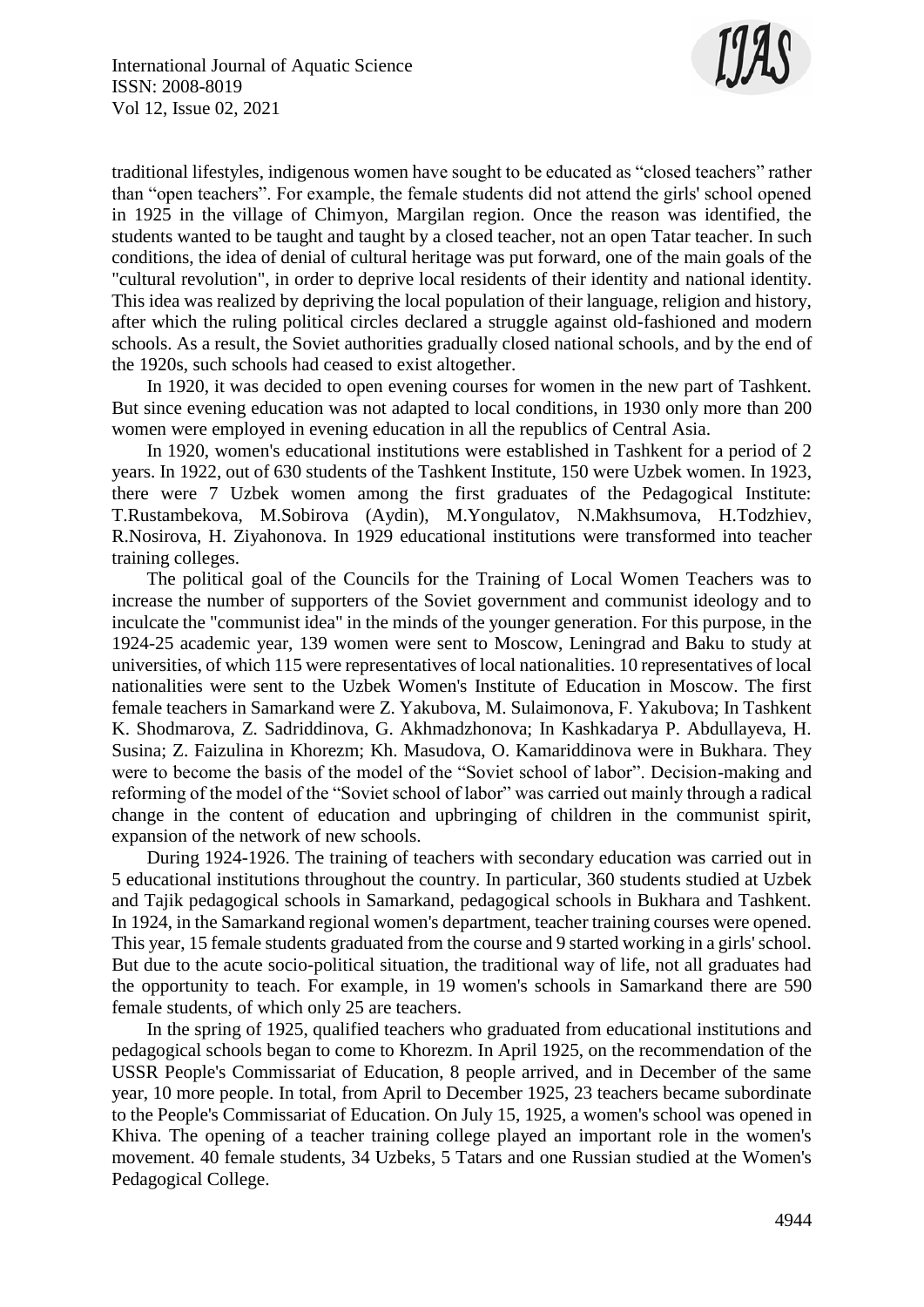

Thanks to the organization of women's education for 20-30 years, they began to take an active part in the socio-economic and cultural life. The enthusiasm and hard work of Uzbek women are reflected in science and culture. However, their activity was subordinated to the consolidation and economic goals of the Soviet regime. Therefore, the Soviet government sent local women from the indigenous population to receive secondary specialized and higher education in order to involve them in social production.

The process of training women specialists for the national economy was carried out through vocational schools, factory students, vocational schools, trade union schools, workers' faculties, technical schools, educational institutions.

Pedagogical institutes and the Central Asian State University have played an important role in educating women. From 1930 to 1937, the number of Uzbek women who received higher education increased eightfold. Although priority was given to the training of female teachers, the emphasis was on teacher training, while the training of male teachers was viewed with skepticism and limited the role of women in education. This negatively affected the reputation of this specialty.

# **4. CONCLUSIONS**

So, in 20-30 years, quantitative indicators have been achieved in attracting women to higher and secondary specialized education, training leaders and specialists. In other words, the proportion of women in science and education has increased, as well as their broad participation in social production. However, this process by its very nature served the purposes of communist ideology.

### **5. REFERENCES**

- [1] Alimova D.A. The female question in Central Asia ... -T .: 1991. P.13.
- [2] NAUz, Fund 737, List 1, Case 539, Page 4.
- [3] Inagamov R. Uzbek intelligentsia. T.: 1926, p. 19.
- [4] Aminova R.Kh. October and the solution of the women's question. T.: Р. 276.
- [5] NAUz, Fund P- 94, List 1, Case 200, Page 42-43
- [6] The Communist Party of Uzbekistan in the struggle for the solution of the women's issue during the construction of socialism (1917-1937). Collection of documents and materials. – T.: Uzbekistan. 1977, p. 397.
- [7] NAUz, Fund Р-86, List 1, Case 6574, Page 23-24.
- [8] Great October and the emancipation of women in Central Asia and Kazakhstan (1927- 1936). Collection of documents. - M. Thought. 1971. - Р. 72-73.
- [9] Khujum means offensive. T.: 1987. P.78.
- [10] NAUz, Fund 94, List 5, Case 24, Page 22.
- [11] NAUz, Fund P- 86, List 2, Case 27, Page 30.
- [12] NAUz, Fund P- 34, List 1, Case 381, Page 4.
- [13] Oqilov K., Abbosova L. Uzbek women in cultural construction. -T .: 1976. P. 26.
- [14] Kadyrov I. Achievements of public education in the Uzbek SSR. -T .: State Publishing House, 1957. – Р. 100-101.
- [15] Traditions, religion and social status of women.// Report on the situation of women in the Republic of Uzbekistan. - T .: Gender and Development, RBEC - Undp,unopc, 1999. – P.24.
- [16] Lyubimova S. In the first year.  $-$  M.: 1958.  $-$  P.41.